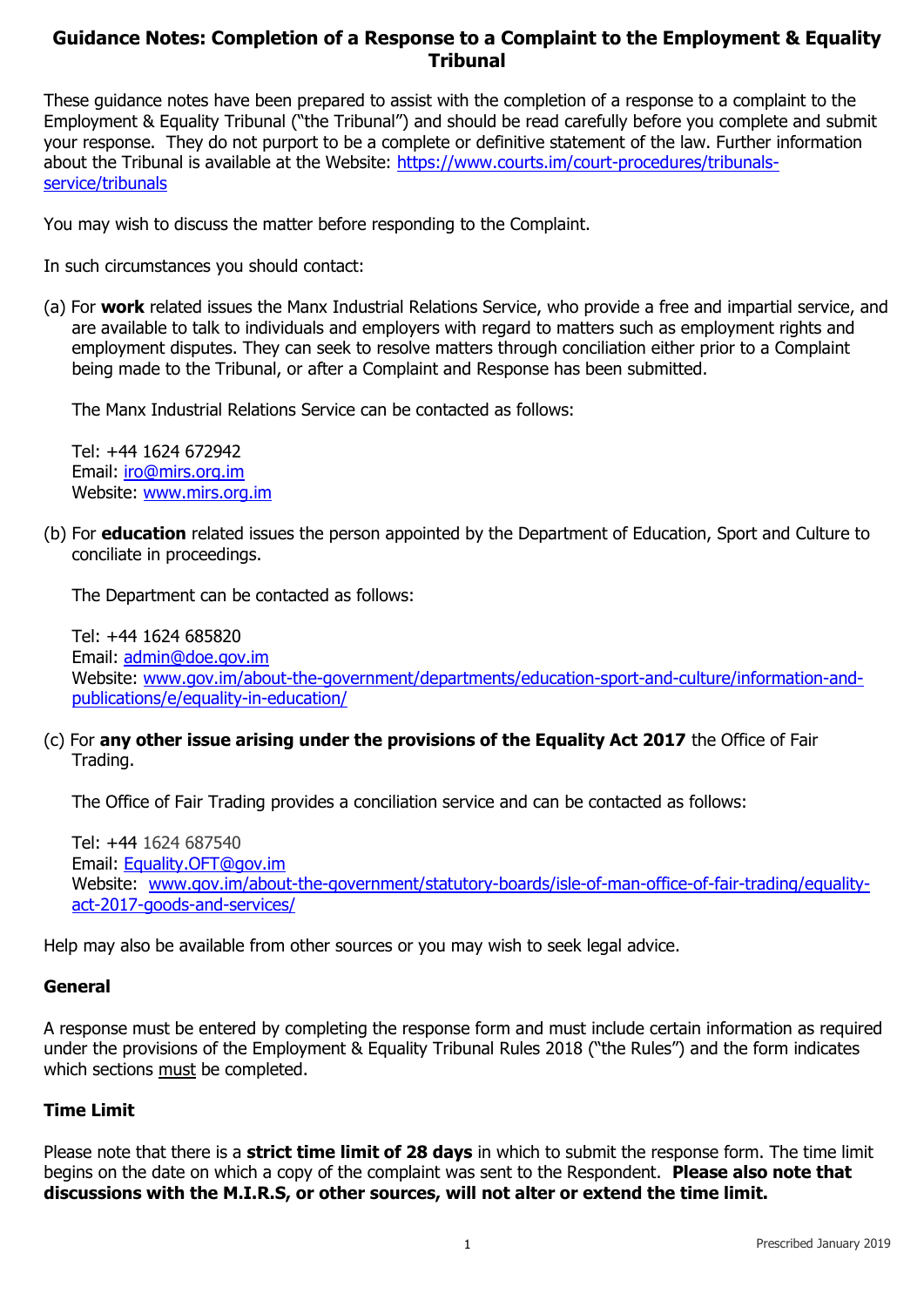## **Application for an Extension of Time in Which to Present a Response to a Complaint**

An application for an **extension of time in which to present the response** may be made in writing before or at the same time that the response is submitted, and must explain why the Respondent cannot/could not comply with the time limit.

If the response is submitted after the expiry of the time limit or after the expiry of any extension granted by the Tribunal (and no application for an extension or further extension of time has been made) the response will be returned and treated as if it had not been received.

#### **Filling in the Response Form**

As indicated below by questions marked with an asterisk (**\***), certain information **must be provided in the response** otherwise it will be returned and treated as if it had not been presented.

It is important to note that **a Respondent who does not present a response** to a complaint may be precluded from taking any further part in the proceedings (other than in very limited circumstances).

| <b>Respondent's Details</b>                                                                      |                                                                                                                                                                                                                                                                     |  |  |
|--------------------------------------------------------------------------------------------------|---------------------------------------------------------------------------------------------------------------------------------------------------------------------------------------------------------------------------------------------------------------------|--|--|
| *Name of Respondent                                                                              | Careful consideration should be given to ensure that the Respondent is<br>correctly identified, and that the full correct name of the Respondent to the<br>complaint is entered here.<br>If a complainant has brought their complaint against multiple Respondents, |  |  |
|                                                                                                  | each individual Respondent will have been sent notice of the complaint.                                                                                                                                                                                             |  |  |
| *Address inc. Postcode                                                                           | Give the Respondent's full postal address including the postcode.                                                                                                                                                                                                   |  |  |
|                                                                                                  | This will be the address to which correspondence will be sent unless you<br>have chosen to be represented by someone else or if you have indicated<br>that you wish correspondence to be by e-mail.                                                                 |  |  |
| Please provide details of the<br>individual to be contacted in<br>relation to this matter and to | If you, as Respondent, have identified a contact person, then their details<br>should be entered here.                                                                                                                                                              |  |  |
| whom correspondence                                                                              | Such a contact person might be, for example, a Human Resource Manager                                                                                                                                                                                               |  |  |
| should be addressed                                                                              | or a named Director with responsibility to deal with the matter.                                                                                                                                                                                                    |  |  |
|                                                                                                  | Details of a formal representative who will act on your behalf, such as an<br>Advocate, are requested later in the form, and if completed we will only<br>correspond with that formal representative.                                                               |  |  |
| <b>Title</b>                                                                                     | Tick the relevant box/indicate to confirm your title.                                                                                                                                                                                                               |  |  |
| *Forenames(s)                                                                                    | Give your forename(s) in full.                                                                                                                                                                                                                                      |  |  |
| *Surname                                                                                         | Give your surname.                                                                                                                                                                                                                                                  |  |  |
| Is their address different to<br>the address above?                                              | If yes, then provide the full postal address including the postcode of the<br>contact person. If no, then the already provided postal address will be used<br>for all correspondence, unless you have indicated that you wish<br>correspondence to be by e-mail.    |  |  |
| <b>Mobile/Home/Work</b>                                                                          | If the contact person is happy to be contacted by telephone during normal                                                                                                                                                                                           |  |  |
| <b>Telephone Numbers</b>                                                                         | working hours, please provide mobile, home and/or work telephone<br>numbers as appropriate (including the full dialling code).                                                                                                                                      |  |  |
| <b>Email Address</b>                                                                             | If the contact person is happy to be contacted by email please provide the<br>details. If an email address is provided you should ensure that your emails<br>are checked every day as all correspondence will be by e-mail.                                         |  |  |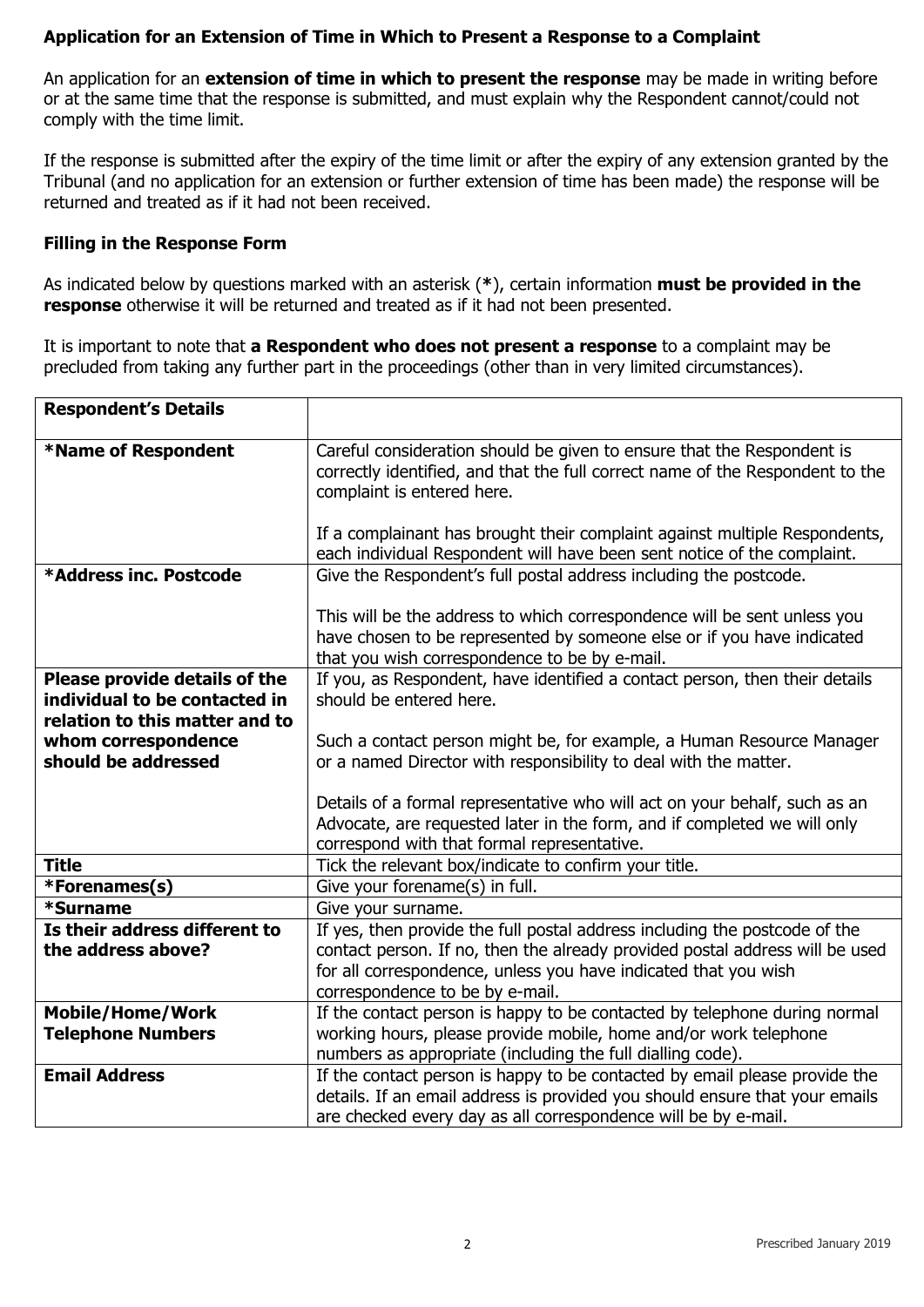| <b>Response</b>                             |                                                                                                                                                                                                                                                                                                                                                                                                                                                                                                                                                                                                               |
|---------------------------------------------|---------------------------------------------------------------------------------------------------------------------------------------------------------------------------------------------------------------------------------------------------------------------------------------------------------------------------------------------------------------------------------------------------------------------------------------------------------------------------------------------------------------------------------------------------------------------------------------------------------------|
| *Do you resist the<br>complaint?            | Please indicate using the option buttons whether or not the Respondent<br>resists the complaint made by the complainant.<br>If the complaint is resisted, please indicate, using the option buttons,                                                                                                                                                                                                                                                                                                                                                                                                          |
|                                             | whether the complaint is resisted in whole or in part.                                                                                                                                                                                                                                                                                                                                                                                                                                                                                                                                                        |
| *Complaint resisted in whole<br>or in part? | Please provide the grounds upon which the Respondent is resisting the<br>complaint. If you are only resisting the complaint in part, or indeed if the<br>complaint is about more than one issue, please ensure that you clearly<br>identify which aspects of the complaint you are resisting and why.                                                                                                                                                                                                                                                                                                         |
| *Will you be representing<br>yourself?      | You only need to fill in this section if you, as Respondent, have chosen to be<br>represented by another person. Once the details of a representative have<br>been provided, correspondence will only be sent to that person, not to you.<br>You, as Respondent, can choose to be represented by someone at any time.<br>If you choose to be represented at a later date you should immediately give<br>notice of your representative to the Clerk to the Tribunal ("the Clerk") and<br>to the other party/parties and, where appropriate to the Manx Industrial<br>Relations Service (or other conciliator). |

| <b>Representative's Details</b> |                                                                                                                                                                                                                                                                                                                  |  |
|---------------------------------|------------------------------------------------------------------------------------------------------------------------------------------------------------------------------------------------------------------------------------------------------------------------------------------------------------------|--|
| <b>Title</b>                    | Tick the relevant box/indicate to confirm your representative's title.                                                                                                                                                                                                                                           |  |
| *Forenames(s)                   | Give your representative's forename(s) in full.                                                                                                                                                                                                                                                                  |  |
| *Surname                        | Give your representative's surname.                                                                                                                                                                                                                                                                              |  |
| *Address inc. Postcode          | Give your representative's full postal address including the postcode.                                                                                                                                                                                                                                           |  |
|                                 | This will be the address to which correspondence will be sent.                                                                                                                                                                                                                                                   |  |
|                                 | If you or your representative change address, or if you choose to be<br>represented by someone else at a later date, you should immediately<br>provide notice of such change to the Clerk and to the other party or parties<br>and where applicable Manx Industrial Relations Service (or other<br>conciliator). |  |
| <b>Mobile/Home/Work</b>         | If your representative is happy to be contacted by telephone during normal                                                                                                                                                                                                                                       |  |
| <b>Telephone Numbers</b>        | working hours, please provide mobile, home and/or work telephone                                                                                                                                                                                                                                                 |  |
|                                 | numbers as appropriate (including the full dialling code).                                                                                                                                                                                                                                                       |  |
| <b>Email Address</b>            | If your representative is happy to be contacted by email please provide their<br>email address. If your representative does provide an email address you<br>should ensure that they check their emails every day as all correspondence<br>will be by e-mail to them.                                             |  |

# **Supporting Documentation**

You **can not** submit any supporting documentation or evidence with this form. If you plan to rely upon documentation or evidence later in the proceedings please provide a simple list of it. For example: contract of employment, pay slip, letter of dismissal etc.